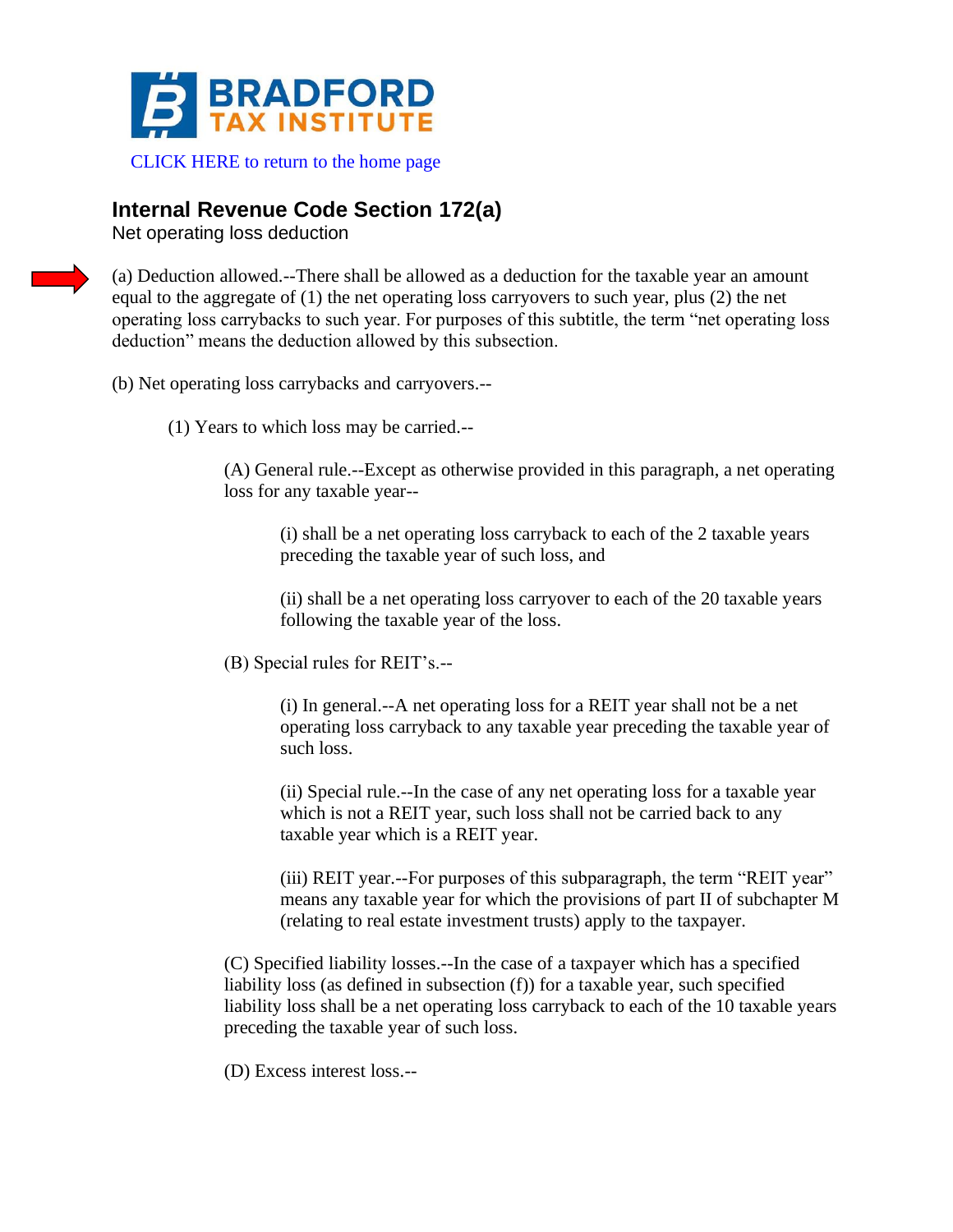(i) In general.--If--

(I) there is a corporate equity reduction transaction, and

(II) an applicable corporation has a corporate equity reduction interest loss for any loss limitation year,

then the corporate equity reduction interest loss shall be a net operating loss carryback and carryover to the taxable years described in subparagraph (A), except that such loss shall not be carried back to a taxable year preceding the taxable year in which the corporate equity reduction transaction occurs.

(ii) Loss limitation year.--For purposes of clause (i) and subsection (g), the term "loss limitation year" means, with respect to any corporate equity reduction transaction, the taxable year in which such transaction occurs and each of the 2 succeeding taxable years.

(iii) Applicable corporation.--For purposes of clause (i), the term "applicable corporation" means--

> (I) a C corporation which acquires stock, or the stock of which is acquired in a major stock acquisition,

> (II) a C corporation making distributions with respect to, or redeeming, its stock in connection with an excess distribution, or

(III) a C corporation which is a successor of a corporation described in subclause (I) or (II).

(iv) Other definitions.--

For definitions of terms used in this subparagraph, see subsection (h).1

(E) Retention of 3-year carryback in certain cases.--

(i) In general.--Subparagraph  $(A)(i)$  shall be applied by substituting "3 taxable years" for "2 taxable years" with respect to the portion of the net operating loss for the taxable year which is an eligible loss with respect to the taxpayer.

(ii) Eligible loss.--For purposes of clause (i), the term "eligible loss" means--

> (I) in the case of an individual, losses of property arising from fire, storm, shipwreck, or other casualty, or from theft,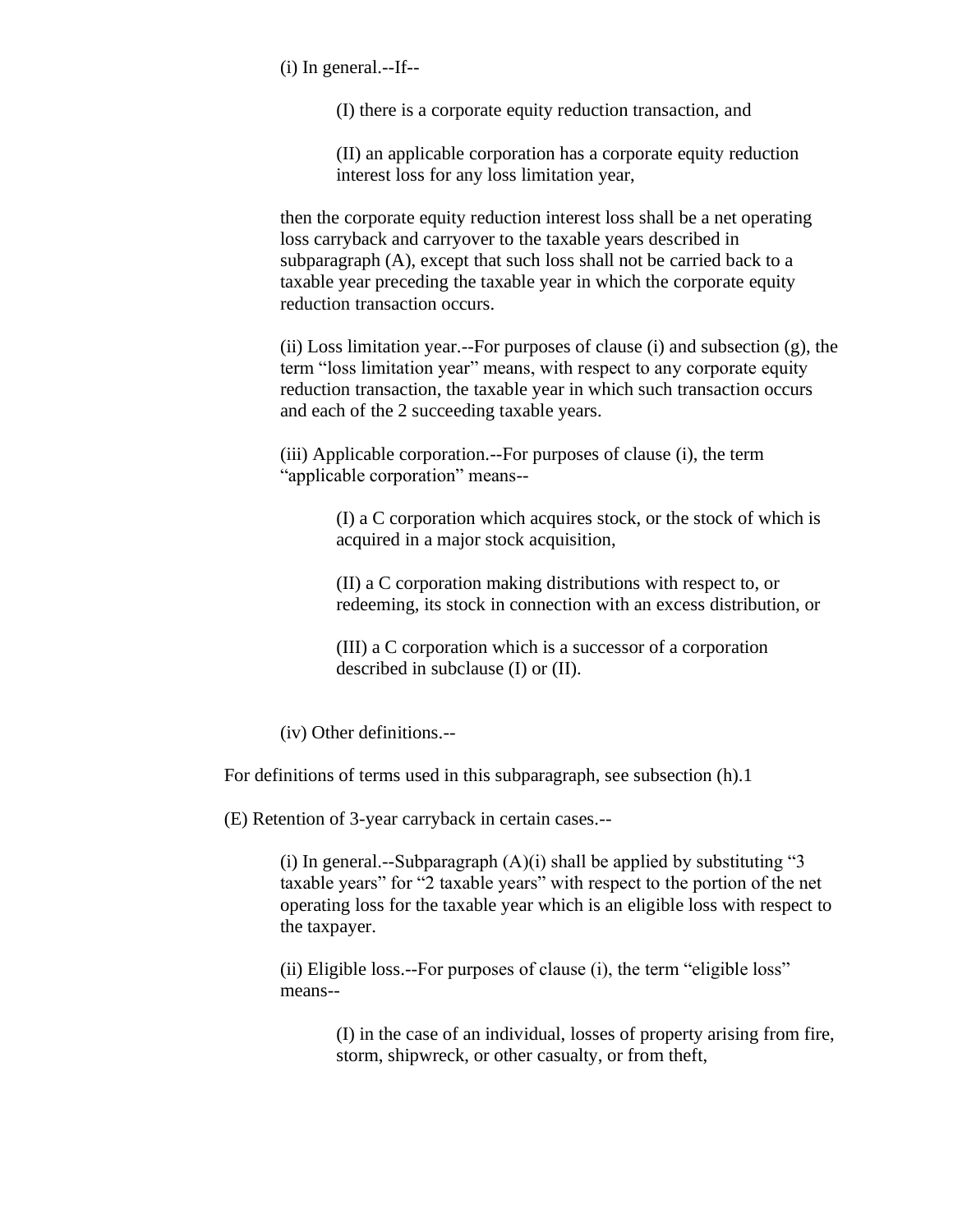(II) in the case of a taxpayer which is a small business, net operating losses attributable to federally declared disasters (as defined by section  $165(i)(5)$  and

(III) in the case of a taxpayer engaged in the trade or business of farming (as defined in section 263A(e)(4)), net operating losses attributable to such federally declared disasters.

Such term shall not include any farming loss (as defined in subsection (h)).

(iii) Small business.--For purposes of this subparagraph, the term "small business" means a corporation or partnership which meets the gross receipts test of section 448(c) for the taxable year in which the loss arose (or, in the case of a sole proprietorship, which would meet such test if such proprietorship were a corporation).

(iv) Coordination with paragraph (2).--For purposes of applying paragraph (2), an eligible loss for any taxable year shall be treated in a manner similar to the manner in which a specified liability loss is treated.

(F) Farming losses.--In the case of a taxpayer which has a farming loss (as defined in subsection (h)) for a taxable year, such farming loss shall be a net operating loss carryback to each of the 5 taxable years preceding the taxable year of such loss.

 $[(G)$  Redesignated  $(F)]$ 

 $[(H)$  to (J) Repealed. Pub.L. 113-295, Div. A, Title II, § 221(a)(30)(A)(i), Dec. 19, 2014, 128 Stat. 4041]

(2) Amount of carrybacks and carryovers.--The entire amount of the net operating loss for any taxable year (hereinafter in this section referred to as the "loss year") shall be carried to the earliest of the taxable years to which (by reason of paragraph (1)) such loss may be carried. The portion of such loss which shall be carried to each of the other taxable years shall be the excess, if any, of the amount of such loss over the sum of the taxable income for each of the prior taxable years to which such loss may be carried. For purposes of the preceding sentence, the taxable income for any such prior taxable year shall be computed--

(A) with the modifications specified in subsection (d) other than paragraphs (1), (4), and (5) thereof, and

(B) by determining the amount of the net operating loss deduction without regard to the net operating loss for the loss year or for any taxable year thereafter,

and the taxable income so computed shall not be considered to be less than zero.